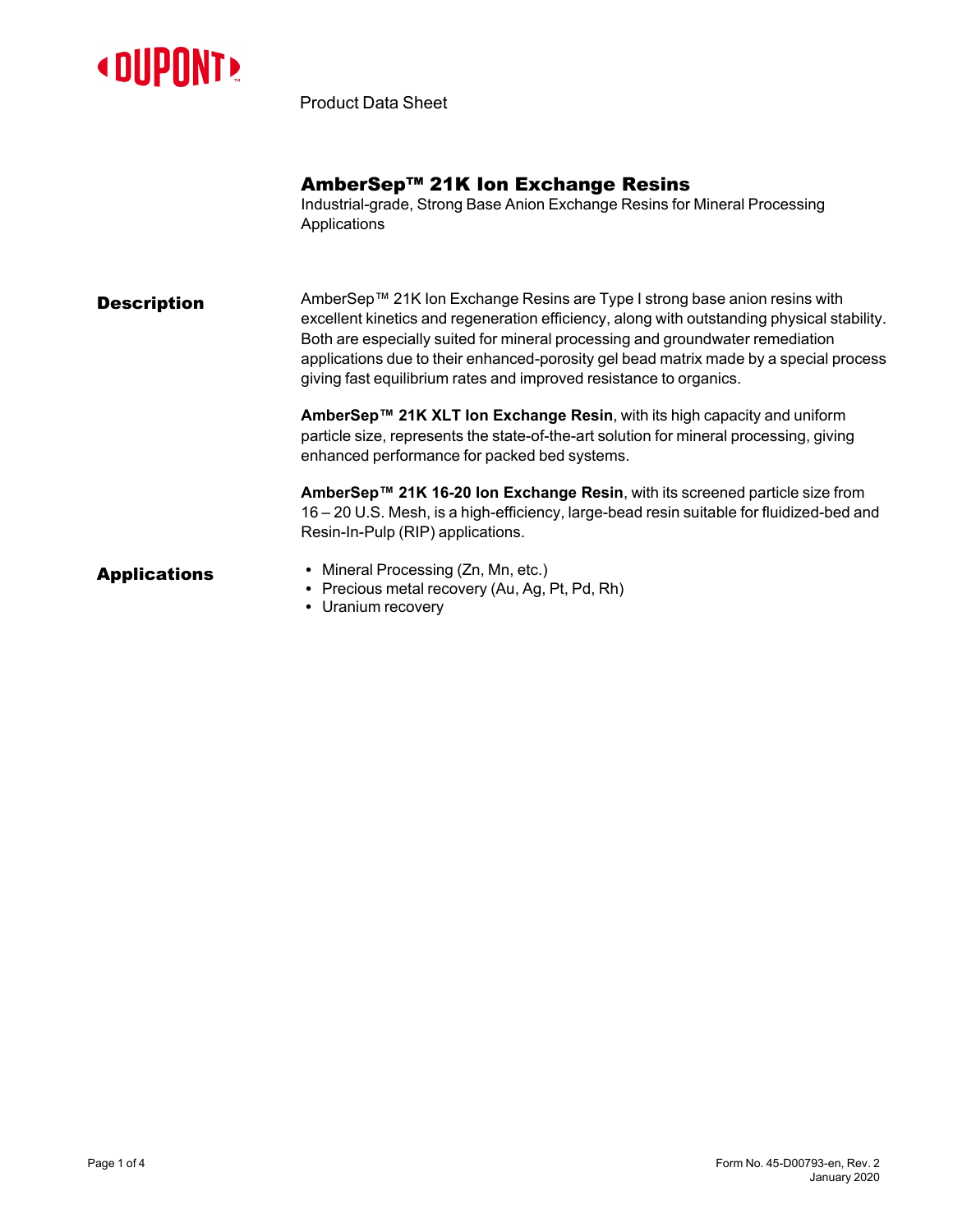# Typical Properties **Physical Properties**

| Copolymer               | Styrene-divinylbenzene                     |  |
|-------------------------|--------------------------------------------|--|
| Matrix                  | Gel                                        |  |
| Type                    | Strong base anion, Type I                  |  |
| <b>Functional Group</b> | Quaternary amine                           |  |
| <b>Physical Form</b>    | White to tan, translucent, spherical beads |  |
|                         |                                            |  |

|                                 | AmberSep™ 21K XLT                      | AmberSep™ 21K 16-20               |
|---------------------------------|----------------------------------------|-----------------------------------|
| <b>Chemical Properties</b>      |                                        |                                   |
| Ionic Form as Shipped           | $Cl^-$                                 | $Cl^-$                            |
| <b>Total Exchange Capacity</b>  | $\geq 1.4$ eq/L                        | $\geq$ 1.2 eq/L                   |
| <b>Water Retention Capacity</b> | $50 - 60%$                             | $50 - 58%$                        |
| Particle Size <sup>§</sup>      |                                        |                                   |
| Particle Diameter               | $575 \pm 50 \,\mu m$                   | $800 - 1300 \,\mathrm{\upmu m}$   |
| Uniformity Coefficient          | $\leq 1.1$                             |                                   |
| $< 840 \mu m$                   |                                        | ≤ 10%                             |
| $< 710 \mu m$                   |                                        | ≤ 2%                              |
| <b>Stability</b>                |                                        |                                   |
| Whole Uncracked Beads           | $\geq 95\%$                            | $\geq 90\%$                       |
| Swelling                        | $Cl^{-} \rightarrow OH^{-}$ : 18 - 20% | $Cl^{-} \rightarrow OH^{-}$ : 20% |
| <b>Density</b>                  |                                        |                                   |
| Particle Density                | $1.08$ g/mL                            | $1.08$ g/mL                       |
| Shipping Weight                 | 670 g/L                                | 690 g/L                           |

§ For additional particle size information, please refer to the **Particle Size [Distribution](https://www.dupont.com/content/dam/dupont/amer/us/en/water-solutions/public/documents/en/45-D00954-en.pdf) Cross Reference Chart** (Form No. 45-D00954-en).

## Suggested **Operating Conditions**

### Maximum Operating Temperature

| $OH^-$ form     | $60^{\circ}$ C (140 $^{\circ}$ F)     |
|-----------------|---------------------------------------|
| $Cl^-$ form     | 100°C (212°F)                         |
| pH Range        | $0 - 14$                              |
| Bed Depth, min. | 800 mm (2.6 ft)                       |
| Organic Loading | $\leq$ 3 g KMnO <sub>4</sub> /L resin |

|                                | AmberSep™ 21K XLT                                                                       | AmberSep™ 21K 16-20                         |  |
|--------------------------------|-----------------------------------------------------------------------------------------|---------------------------------------------|--|
| <b>Flowrates</b>               |                                                                                         |                                             |  |
| Service                        | $5-60$ m/h (2 - 24 gpm/ft <sup>2</sup> )                                                | $5-50$ m/h $(2-20$ gpm/ft <sup>2</sup> )    |  |
| Backwash                       | See Figure 1                                                                            | See Figure 1                                |  |
| Regeneration                   |                                                                                         |                                             |  |
| Chemical Injection             |                                                                                         |                                             |  |
| Co-current                     | $1 - 10$ m/h (0.4 – 4 gpm/ft <sup>2</sup> ) $1 - 10$ m/h (0.4 – 4 gpm/ft <sup>2</sup> ) |                                             |  |
| Counter-current                | $5 - 20$ m/h (2 - 8 gpm/ft <sup>2</sup> )                                               |                                             |  |
| Displacement Rinse             |                                                                                         |                                             |  |
| Co-current                     | $1 - 10$ m/h (0.4 – 4 gpm/ft <sup>2</sup> )                                             | $1 - 10$ m/h (0.4 – 4 gpm/ft <sup>2</sup> ) |  |
| Counter-current                | $5 - 20$ m/h $(2 - 8$ gpm/ft <sup>2</sup> )                                             |                                             |  |
| <b>Fast Rinse</b>              | $5-60$ m/h (2 - 24 gpm/ft <sup>2</sup> )                                                | $5-50$ m/h (2 - 20 gpm/ft <sup>2</sup> )    |  |
| <b>Total Rinse Requirement</b> | $3 - 6$ BV*                                                                             | $3 - 6$ BV*                                 |  |
| Regenerant                     | NaCl, Na <sub>2</sub> CO <sub>3</sub> , NaOH                                            |                                             |  |
| Temperature                    | Ambient or up to 50°C (122°F) for silica removal                                        |                                             |  |

\* 1 BV (Bed Volume) = 1 m $^3$  solution per m $^3$  resin or 7.5 gal per ft $^3$  resin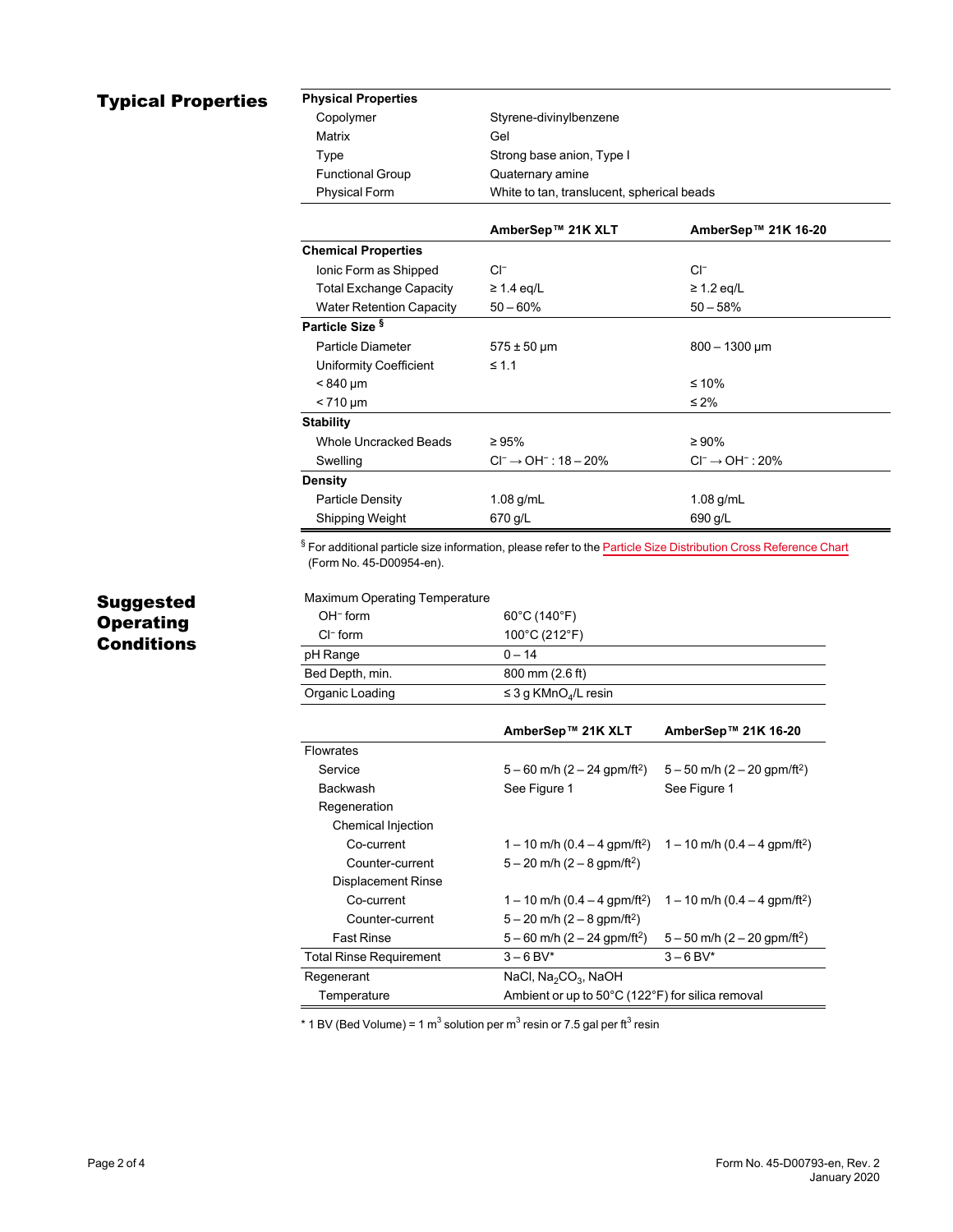## **Hydraulic** Characteristics

Bed expansion of AmberSep™ 21K XLT and AmberSep™ 21K 16-20 Ion Exchange Resins as a function of backwash flowrate at 25°C (77°F) is shown in [Figure 1.](#page-2-0)

<span id="page-2-1"></span>Pressure drop data for AmberSep™ 21K XLT and AmberSep™ 21K 16-20 as a function of service flowrate at 25°C (77°F) is shown in [Figure 2](#page-2-1). Pressure drop data are valid at the start of the service run with clean water.

<span id="page-2-0"></span>

#### Product **Stewardship** DuPont has a fundamental concern for all who make, distribute, and use its products, and for the environment in which we live. This concern is the basis for our product stewardship philosophy by which we assess the safety, health, and environmental information on our products and then take appropriate steps to protect employee and public health and our environment. The success of our product stewardship program rests with each and every individual involved with DuPont products—from the initial concept and research, to manufacture, use, sale, disposal, and recycle of each product.

## **Customer Notice** DuPont strongly encourages its customers to review both their manufacturing processes and their applications of DuPont products from the standpoint of human health and environmental quality to ensure that DuPont products are not used in ways for which they are not intended or tested. DuPont personnel are available to answer your questions and to provide reasonable technical support. DuPont product literature, including safety data sheets, should be consulted prior to use of DuPont products. Current safety data sheets are available from DuPont.

Please be aware of the following:

**• WARNING:** Oxidizing agents such as nitric acid attack organic ion exchange resins under certain conditions. This could lead to anything from slight resin degradation to a violent exothermic reaction (explosion). Before using strong oxidizing agents, consult sources knowledgeable in handling such materials.